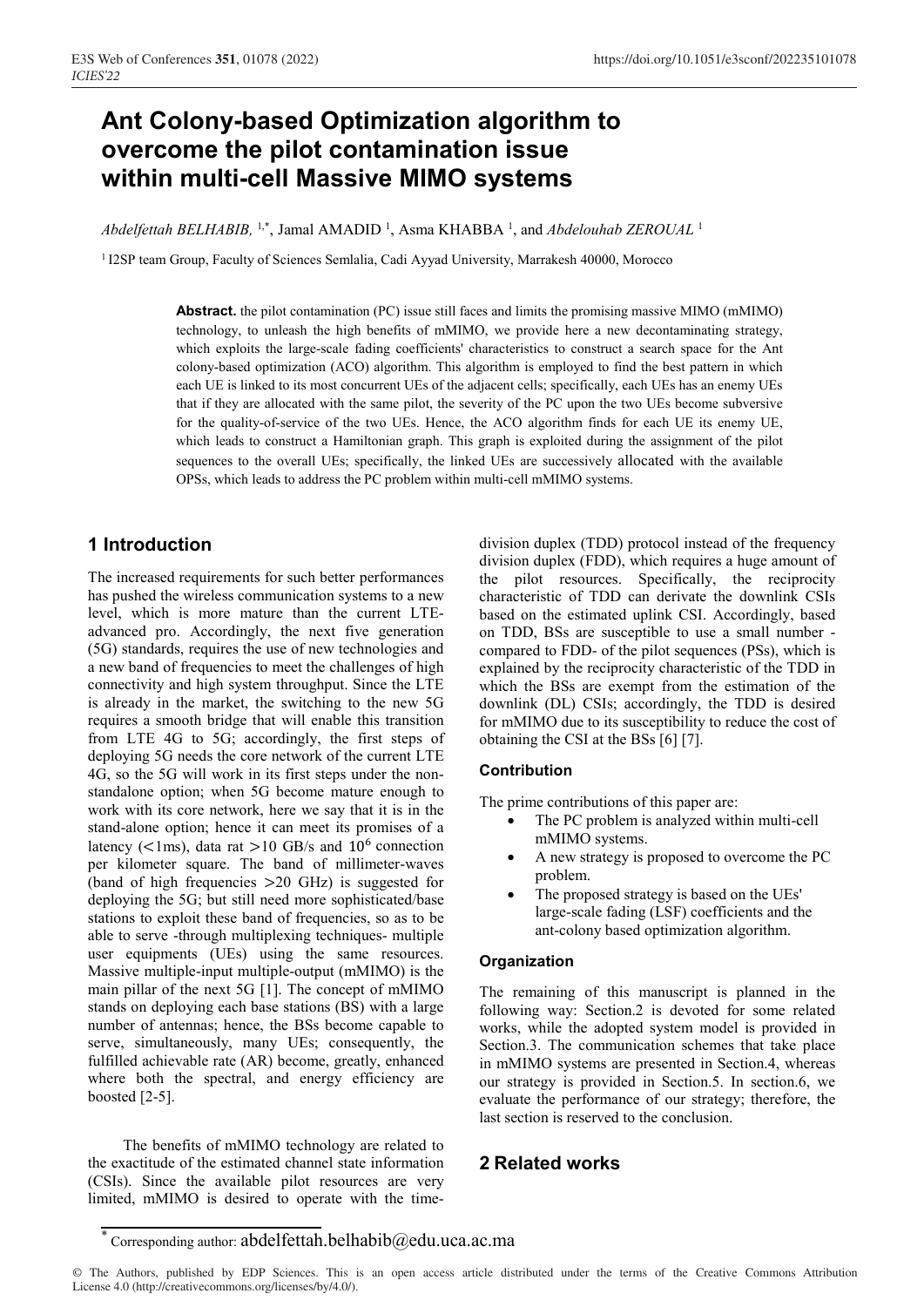Since the available amount of the pilot resources is limited, the reuse of the same PSs, within several cells, is inescapable [8]. This leads to the famous phenomenon called pilot contamination (PC), which has contributed, negatively, on the accuracy of the estimated CSIs [1]. Since the PC issue is the principal constraint that prevents the implementation of mMIMO, many strategies have been proposed in the past decade. A pilot-based assignment is proposed in [9], which assigns the available PSs to the UEs based on a graph of interference. this graph sizes the severity of the PC (SPC) problem between the UEs and through a specific pilot assignment strategy, the SPC is, greatly, decreased. The proposed strategy in [10] is mainly based on the exploitation of the game-theory to guarantee the fairness between UEs, however, a perfect CSI is assumed, which is not always hold in such practical scenarios. The metaheuristic based optimization algorithm is proposed in the work of [11]; and inspired from this work, the ACObased algorithm is exploited here to find a pattern in which the available orthogonal PSs (OPSs) are, wisely, shared by the overall UEs, which helps to minimize the destructive influence of the PC within multi-cell mMIMO systems.

## **3 Channel model**

Herein we provide the considered system model. This latter is composed of L hexagonal cells, each one of them is centered with a BS of M antennas that serve *K* UEs. The uncorrelated Rayleigh-fading channel model is adopted herein ([12]), and the channel  $h_{i,j,k}$  between the  $k^{th}$  UE of the  $j^{th}$  cell (kj) to the BS of the  $i^{th}$  cell is given as in [1] as follows:

$$
\mathbf{h}_{i,j,k} = \mathbf{g}_{i,j,k} \sqrt{\beta_{i,j,k}} \tag{1}
$$

where  $\mathbf{g}_{i,i,k} \in \mathbf{C}^{M \times 1}$  represents the small-scale fading coefficients, which are statistically independent for the K UEs and they comply with a complex-Gaussian distribution of zero-mean vector and an identity covariance matrix  $I_M$  i.e  $g_{i,j,k} \sim NC(\mathbf{0}_M, I_M)$ , on the other hand,  $\beta_{i,j,k}$  is the LSF which accounts for both the path-loss and the shadow-fading and it can be expressed  $[1]$  as :

$$
\beta_{i,j,k} = \frac{z_{i,j,k}}{(r_{i,j,k}/R)^\alpha} \tag{2}
$$

where  $z_{i,j,k}$  is a log-normal variable (i.e 10  $log_{10}(z_{i,j,k})$ ) of a zero-mean Gaussian distribution and it is characterized by a standard deviation  $\sigma_{shadow}$ ,  $r_{i,j,k}$  refers to distance between (kj) and the BS of the  $i<sup>th</sup>$  cell, R=200m denotes the cell radius, and  $\sigma = 3$  represents the path loss exponent.

The  $M \times K$  channel matrix between the K users of the  $j^{th}$  cell to the BS of the  $i^{th}$  cell can be represented as :

$$
H_{i,j} = [\mathbf{g}_{i,j,1}, \mathbf{g}_{i,j,2}, \dots, \mathbf{g}_{i,j,K}] D_{i,j}^{1/2}
$$
 (3)

Where  $D_{i,j}$  refers to a  $K \times K$  diagonal matrix of the LSFs of the UEs, and it can be expressed as

$$
\mathbf{D}_{i,j} = diag(\beta_{i,j,1}, \beta_{i,j,2}, \dots, \beta_{i,j,K})
$$
(4)

The quality-of-service within a wireless communication system can be evaluated based on the fulfilled achievable rate (AR), which depends on the signal to noise-plusinterference ratio (SINR). The average AR for the UE  $(kj)$  is given as follows

$$
C_{j,k} = (1 - \mu)E\{log_2(1 + SINR_{j,k})\}\tag{5}
$$

where  $\mu$  assesses the loss of the spectral efficiency, while the UL SINRs is

$$
SINR_{j,k} \xrightarrow{M \to \infty} \frac{\beta_{j,j,k}^2}{\sum_{i \neq j,i=1}^L \beta_{j,i,k}^2}
$$
 (6)

whereas the DL SINR is given by the following equation

$$
SINR_{j,k} \xrightarrow{M \to \infty} \frac{\beta_{j,j,k}^2}{\sum_{i \neq j,i=1}^L \beta_{i,j,k}^2}
$$
 (7)

#### **4 Communication schemes**

Based on the block-fading channel model, the communication between the UEs and their supported BSs is divided into coherence blocks, in which the channel responses remain static. In each coherence block, we distinguish between four phases [12][13] :

- Pilot transmission : UEs transmit/uplink (UL) their pre-allocated pilot sequences.
- channel training: **BSs** exploites the received pilot signals for estimating the CSIs. These channels are used to build both detectors and precoders.
- data detection: UEs UL their data symbols. which are received at the BSs' side based on the constructed detectors.
- data precoding: BSs exploit the constructed precoders to beam-form, in the DL phase, the data symbols toward the targeted UEs.

We supposed here that the UEs, synchronously, UL their pilot sequences, and we suppose that the BSs accept all the UEs that request the permission, the random access protocol is not considered her.

## **5 The proposed decontaminating strategy**

From eq. 2, it can be noticed that the LSF coefficients of the UEs relies heavily on the distance between their geographical position and their supported BS; accordingly, we propose to exploit this information to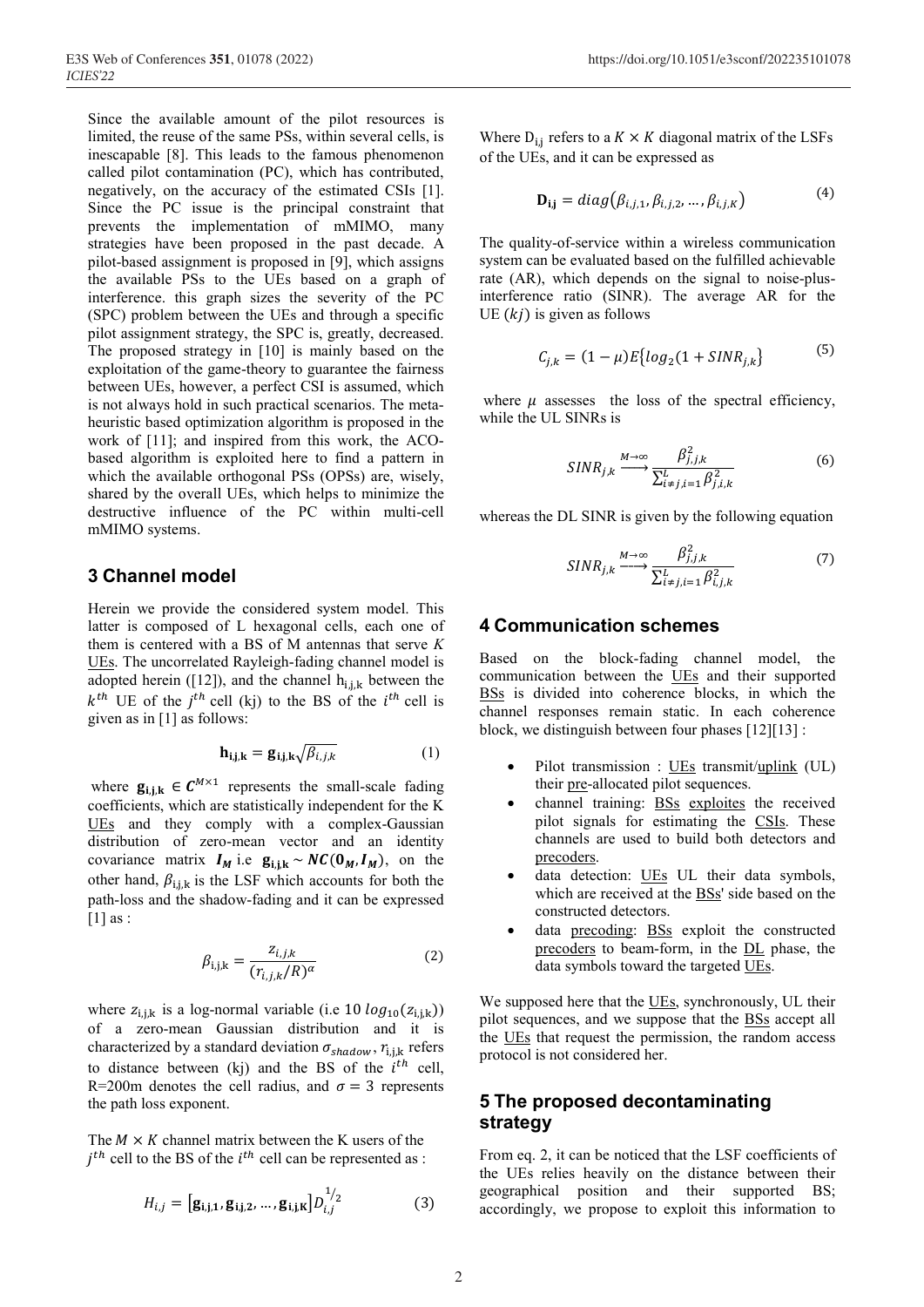assign the available OPSs to the overall UEs based on their positions within cells. Firstly, we build a matrix that arranges the distances between UEs of the overall cells. This matrix is considered as the database (i.e., the search space) of the ACO algorithm. In Fig.1 we depict the situation in which each UEs is linked to its closest UEs, while Fig.2 shows the pattern founded after applying the ACO algorithm, for more details about the input parameters of the ACO algorithm, we invite the interested readers to the book [11].



Fig. 1. Before applying the adapted ACO algorithm.



Fig. 2. After applying the adapted ACO algorithm.

*Note* : In Figs 1 and 2, the black triangles and the yellow circles represent, respectively, the BSs and the UEs' geographical position within the hexagonal cells.

At this level, each UE is connected to its most concurrent UE; otherwise, each connected UE must be allocated with orthogonal pilot sequences, if not they are subject to the highest destructive influence of PC. Accordingly, our strategy, shoes one UEs in a randomly chosen cell. Therefore, the UEs ars assigned, successively, with the available orthogonal pilot sequences. Specifically, let us consider the scenario of Section. 3, and that we are allowed to use K orthogonal pilot sequences. Thus, the ACO decontaminating strategy allocates K OPSs to the first K UEs of the constructed graph (i.e., the line that connects the UEs in Fig.2), therefore, the next K UEs are again allocated with the same set of K OPS, and so on for the overall KL UEs, where the  $k^{th}$  UE in each considered range is allocated with the  $k^{th}$  pilot sequence.

## **6 Simulation results**

In this section, we aim to assesses the performance of the ACO-PD strategy. This based on a set of Monte-Carlo simulation. The system model of section. 3 is adopted, and the system parameters used in our simulation results are listed in Table.1.

| Number of (NrO) cells    | $L = 7$      |
|--------------------------|--------------|
| NrO antennas BSs         | 32 < M < 256 |
| NrO UEs per cell         | $K=10$       |
| NrO OPSs                 | $K=10$       |
| Inner radius of the cell | $r = 200$ m  |

Transmit powers  $\rho_p$ ,  $\rho_u$ ,  $\rho_d$  | 15dBm

Log-normal shadow fading  $\sigma_{shadow} = 8 dB$ 

**Table 1.** System parameters.



Number of base station antennas (M)<br>Fig. 3. Average of the UL AR as a function of *M*.

In Fig.3, we compare the fulfilled performance of our proposed strategy to those of two strategies i.e., the conventional strategy (CS) of [1] and the weighted graph coloring-based assignment strategy (WGC) of [9] in the UL phase. From the figure, it can be remarked that the three strategies perform similarly in the range  $32 \leq M \leq$ 64, while the proposed strategy begins to performs more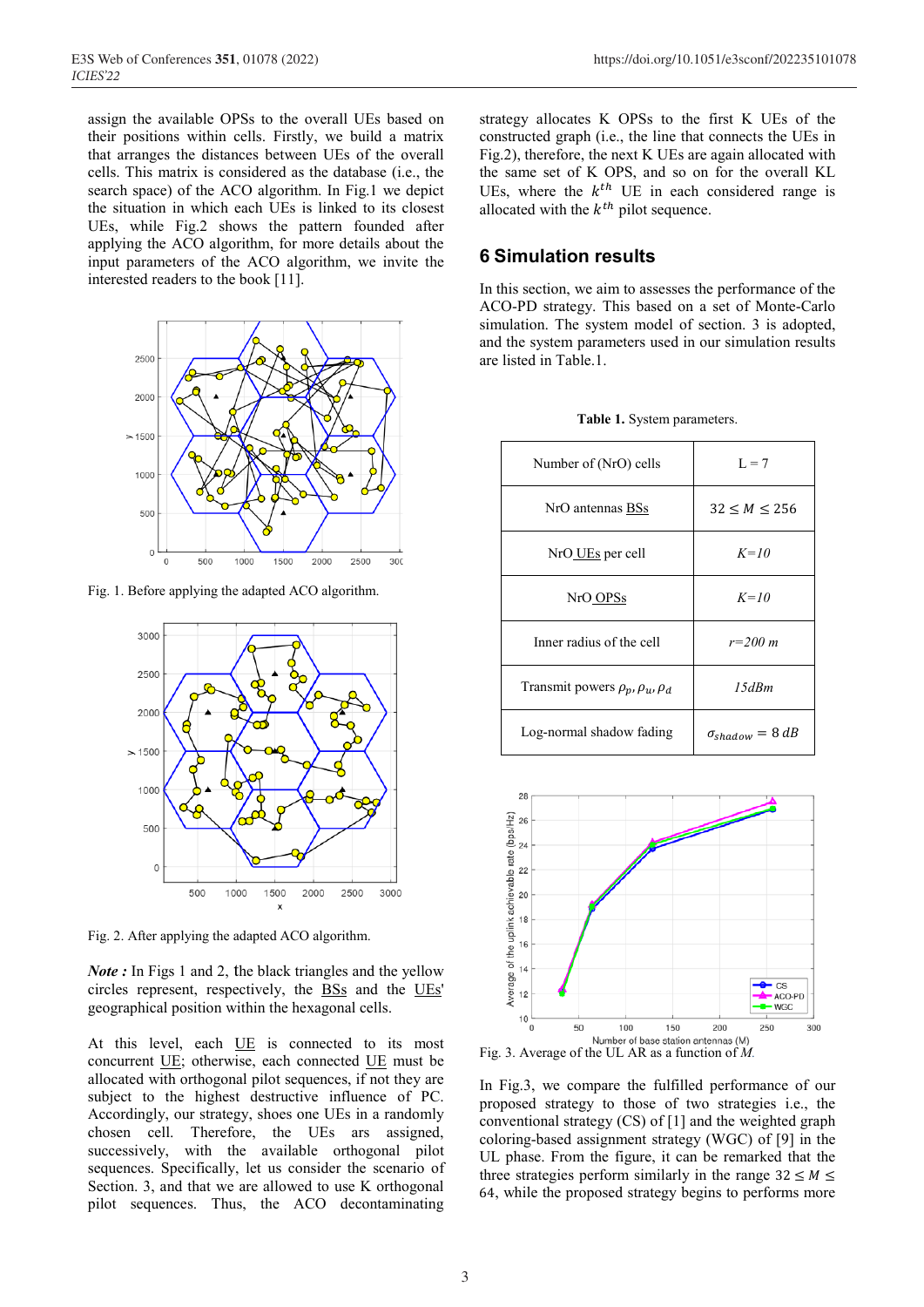efficiently than both CS and WGC from M=128 up to M=256. The main benefit of our strategy is its stability; in other words, the obtained performances are always the same, contrariwise, both CS and WGC are not stable and their reached performance can be good in specific scenarios, while it can reach low performance in other scenarios, especially, the WGC that can lose its efficiency in such crowded scenarios.



Fig. 4. Average of the downlink AR as a function of *M.*

The downlink achievable rate of ACO-PD is compared to that of both CS and to WGC in Fig.4. Here, the ACO-PD strategy outperforms the CS strategy for the whole range (i.e.,  $32 \leq M \leq 256$ ), but with a small gap; while the proposed ACO-PD performs similarly to the WGC strategy from  $M = 32$  up to  $M = 128$ ; therefore, the proposed strategy starts to outperforms better than the WGC after *M*=128; As in the UL phase, the reached performances are good, and the good side of our proposed strategy is its stability and robustness, which is practically desired.

It should be noticed that the performance reached by the three strategies increases with M, which can be explained by the fact that deploying the BSs with a vast number of antennas lead to strengthening the transmitted signals; additionally, the beams of the transmitted signals are likely to become more narrow which helps to reach their targets without generating the disturbing interference.

# **7 Conclusion**

In this manuscrit, we have analyzed the main issue that faces the mMIMO technology. Therefore, a novel decontaminating strategy is provided, which is based on the exploitation of the UEs' LSF coefficients to construct the search space for the ACO algorithm. Once, the search space is ready, it is exploited by the ACO algorithm to link each UE to its most concurrent UE; accordingly, a Hamiltonian graph is constructed. This graph is exploited during the assignment of the available OPSs to the overall UEs where orthogonal pilots are allocated to the concurrent UEs. This simple process can be considered as a cure to the destructive influence of the PC problem.

The first author would like to thanks Mr. Jy-yong Sohn from the University of Wisconsin-Madison for his valuable, immediate, and constructive answers.

### **References**

- 1. A T. L. Marzetta, "Noncooperative cellular wireless with unlimited numbers of base station antennas," IEEE Trans. on Wireless Communications, vol. 9, no. 11, pp. 3590-3600, Nov. 2010.
- 2. M. Agiwal, A. Roy, and N. Saxena, "Next generation 5G wireless networks: A comprehensive survey," IEEE Communications Surveys & Tutorials, vol. 18, no. 3, pp. 1617-1655, Feb. 2016.
- 3. E. G. Larsson, O. Edfors, F. Tufvesson, and T. L. Marzetta, "Massive MIMO for next generation<br>wireless systems," IEEE Communications wireless systems," IEEE Communications Magazine, vol. 52, no. 2, pp. 186-195, Feb. 2014
- 4. L. Lu, G. Y. Li, A. L. Swindlehurst, A. Ashikhmin, and R. Zhang, "An overview of massive MIMO: Benefits and challenges," IEEE Journal of Selected Topics in Signal Processing, vol. 8, no. 5, pp. 742- 758, Oct. 2014
- 5. J. Zuo, J. Zhang, C. Yuen, W. Jiang, and W. Luo, "Multicell multiuser massive MIMO transmission with downlink training and pilot contamination precoding," IEEE Trans. on Vehicular Technology, vol. 65, no. 8, pp. 6301-6314, Aug. 2016
- 6. F. Yuan, C. Yang, G. Wang, and M. Lei, "Adaptive channel feedback for coordinated beamforming in heterogeneous networks," IEEE Trans. On Wireless Communications, vol. 12, no. 8, pp. 3980-3994, Aug. 2013.
- 7. M. Alkhaled, E. Alsusa, and K. A. Hamdi, "Adaptive pilot allocation algorithm for pilot contamination mitigation in TDD massive MIMO systems," in IEEE Wireless Communications and Networking Conference (WCNC), May. 2017, pp. 1-6.
- 8. E. Bjornson, J. Hoydis, and L. Sanguinetti, Massive MIMO Networks: Spectral, Energy and Hardware Efficiency. Foundations and Trends, 2017.
- 9. X. Zhu, L. Dai, Z. Wang, and X. Wang, "Weighted graph coloring based pilot decontamination for multicell massive MIMO systems," IEEE Transaction on Vehicular Technology, vol. 66, no. 3, pp. 2829-2834, Mar. 2017.
- 10. H. Ahmadi, A. Farhang, N. Marchetti and A. MacKenzie "A Game Theoretic Approach for Pilot Contamination Avoidance in Massive MIMO". IEEE Wireless Communications Letters, vol. 5, no. 1, pp. 12-15, Feb. 2016.
- 11. J. Dréo, A. Pétrowski, P. Siarry, and E. Taillard. (2003). Metaheuristics for Hard Optimization Methods and Case Studies. Springer.